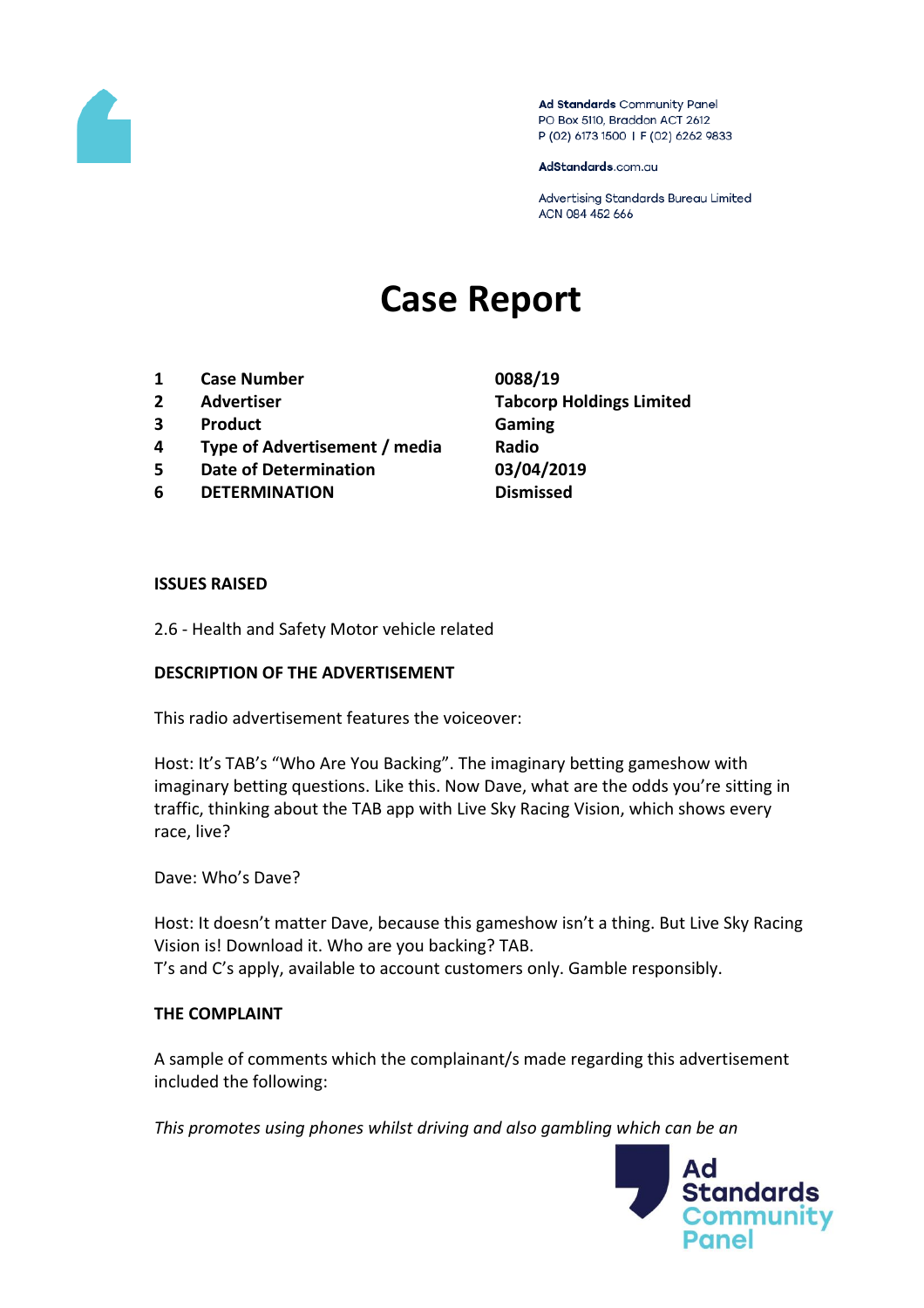

*addiction for some people. This advertisement can be harmful to people on the road because it is illegal to use your phone whilst driving. Promoting gambling is not okay in the first place in my opinion, but if it is advertised it should not be in the way that it was.*

## **THE ADVERTISER'S RESPONSE**

Comments which the advertiser made in response to the complainant/s regarding this advertisement include the following:

*We refer to your letter dated 19 March 2019 (the Letter) in relation to a complaint received by Ad Standards on 18 March 2019 in relation to a radio advertisement (the Advertisement) that aired on KIIS FM radio station (the Complaint).*

*We appreciate you affording us the opportunity to respond to Ad Standards' concerns with regards to the Complaint.*

### *Description of the advertisement*

*The Advertisement was advertising Live SKY Racing Vision on the TAB app through an imaginary game show called "Who Are You Backing". A copy of the script can be found at Annexure A. A digital copy of the Advertisement will also be provided to Ad Standards via the online upload facility.*

*In summary, the game show host asks a contestant named Dave "what are the odds you're sitting in traffic, thinking about the TAB app with Live SKY Racing Vision, which shows every race, live?"*

*Consideration of Section 2 of the Code of Ethics Our responses to each part of Section 2 of the AANA Advertiser Code of Ethics (the Code of Ethics) are outlined below:*

*1. Discrimination or vilification – The Advertisement does not contain any matter that could be considered discriminatory or that vilifies any members of the community.*

*2. Exploitative or degrading – The Advertisement does not employ sexual appeal in a manner that is exploitative or degrading of any individual or group of people.*

*3. Violence – The Advertisement does not present or portray any form of violence.*

*4. Sex, sexuality and nudity – The Advertisement does not refer to any matters of sex or nudity.*

*5. Language – The Advertisement does not contain any strong or obscene language and is therefore appropriate in the circumstances.*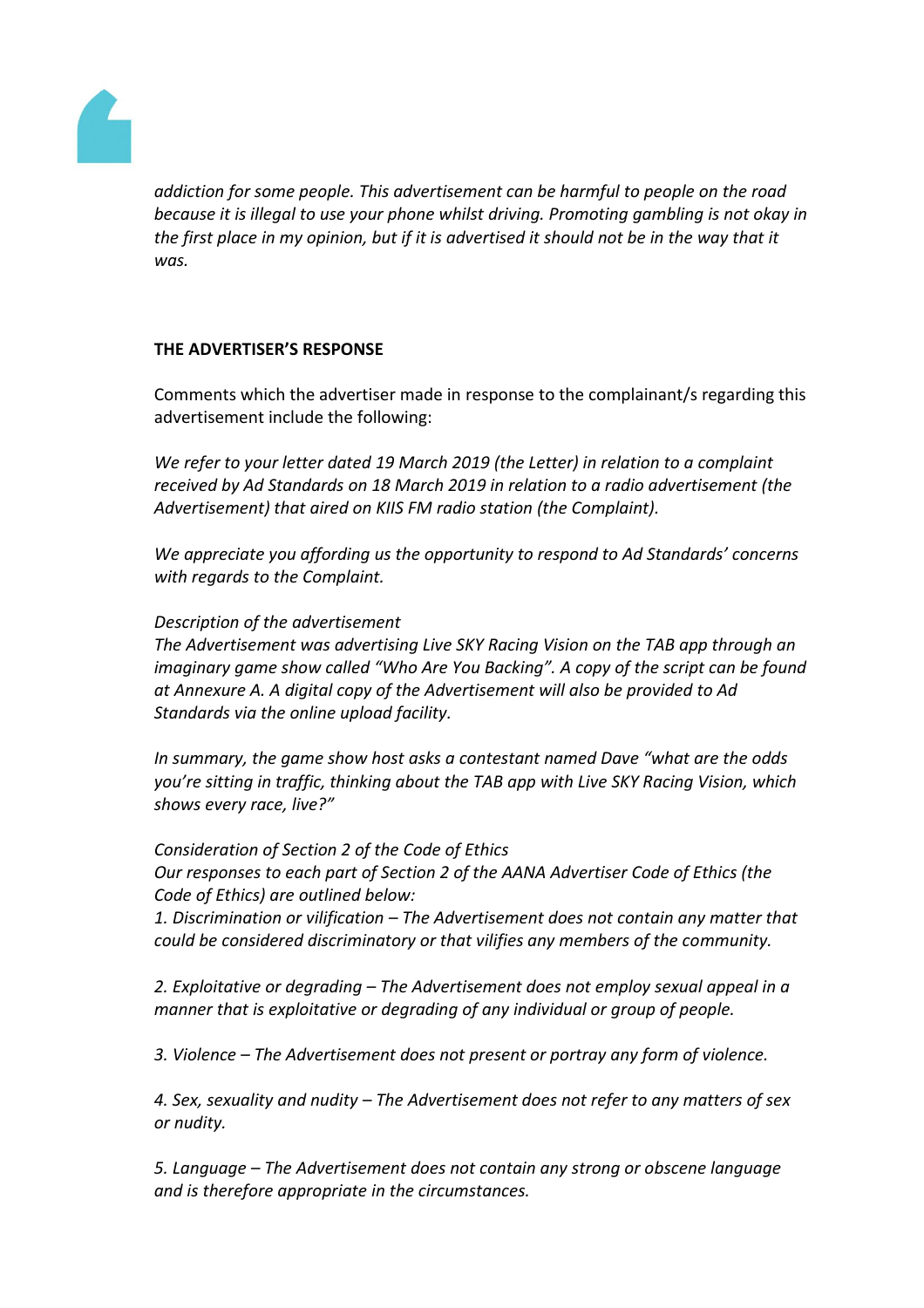

*6. Health and Safety – The Advertisement does not depict images contrary to public health and safety with regards to the use of motor vehicles.*

*The Advertisement begins with the host stating that this is an imaginary game show with imaginary questions. The host then proceeds to ask Dave what the odds are that he is sitting in traffic, thinking about the TAB app with Live SKY Racing Vision, which shows every race, live.*

*First, the Advertisement refers to "thinking" rather than "watching" Live SKY Racing Vision on the TAB app, which is not a breach of any laws regarding the use of mobile phones whilst driving. This is clearly contrary to the description of the Advertisement in the Complaint, which noted that the host said, "it would be better to be gambling and using the app rather than driving in traffic".*

*Secondly, it is clear that the Advertisement features unrealistic behaviour as numerous references to an imaginary game show are made throughout.*

*Finally, the purpose of the Advertisement is to promote the Live SKY Racing Vision feature of the TAB app. The purpose is not to encourage drivers to think of using the TAB app, including to watch Live SKY Racing Vision, whilst they are sitting in traffic.*

*7. Distinguishable as advertising – The Advertisement is clearly distinguishable as advertising due to the references to the imaginary game show and the call to action for TAB at the conclusion of the Advertisement.*

*Consideration of Section 2 of the Wagering Code We have reviewed Section 2 of the AANA Wagering Advertising and Marketing Communications Code (the Wagering Code) and note as follows: 1. Directed to Minors – The Advertisement was not directed primarily towards minors.*

*2. Depiction of Minors – The Advertisement did not depict a minor.*

*3. Depiction of a person aged 18-24 years – The Advertisement did not depict a person aged between 18 – 24 years old engaging in wagering activities.*

*4. Alcohol – The Advertisement did not portray, condone or encourage wagering in combination with the consumption of alcohol.*

*5. Promise of winning – The Advertisement did not state or imply a promise of winning.*

*6. Relief of financial or personal difficulties – The Advertisement did not portray, condone or encourage participation in wagering activities as a means of relieving a*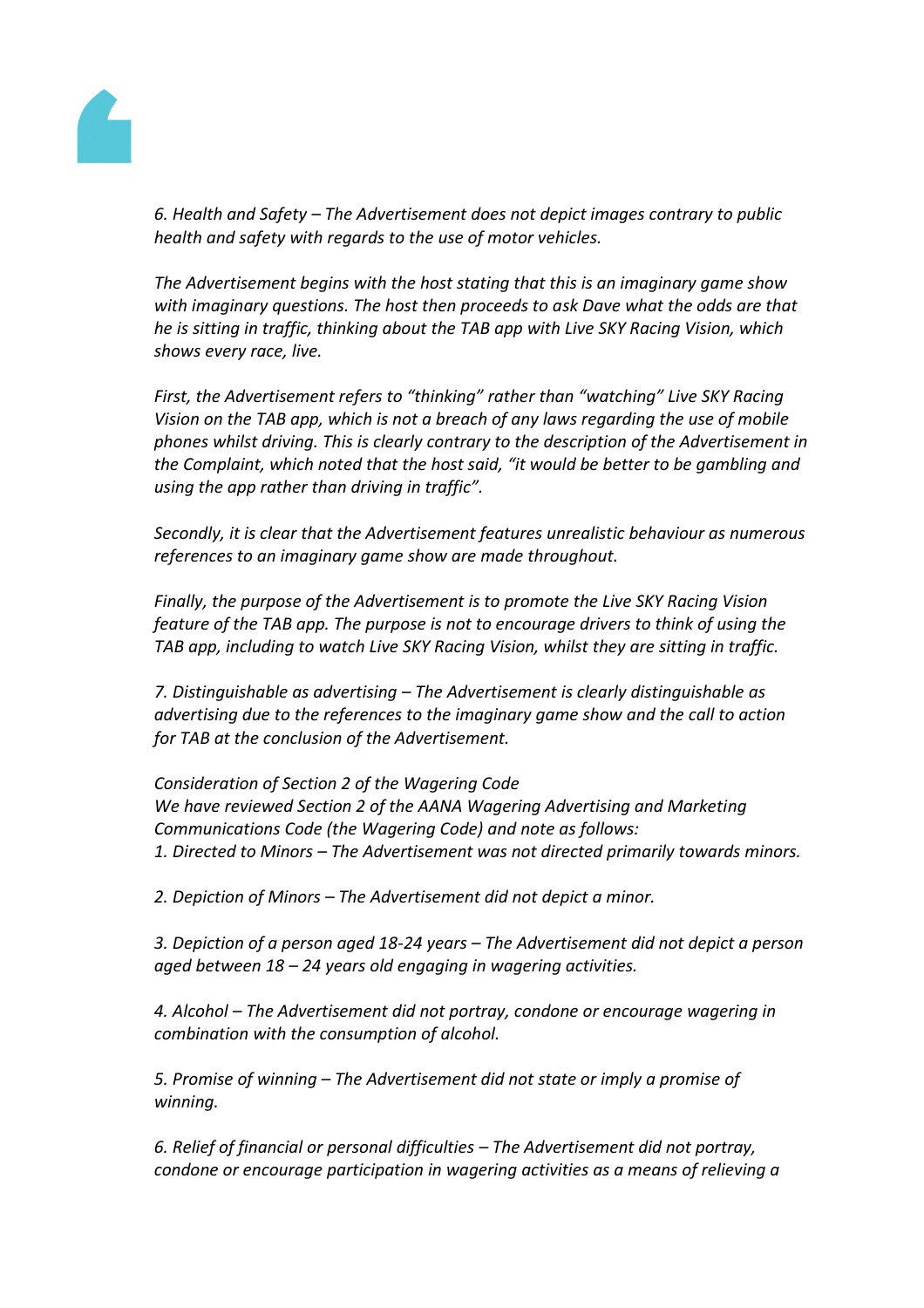

*person's financial or personal difficulties.*

*7. Sexual success – The Advertisement did not state or imply a link between wagering and sexual success or enhanced attractiveness.*

*8. Excessive participation in wagering – The Advertisement did not portray, condone or encourage excessive participation in wagering. As stated above, the Advertisement portrays an imagery game show where a contestant is asked what the odds are that he is sitting in traffic, thinking about the TAB app with Live SKY Racing Vision. No reference to watching Live SKY Racing Vision, nor gambling on the TAB app, whilst driving is depicted in the Advertisement.*

*9. Peer pressure to wager – The Advertisement did not portray, condone or encourage peer pressure to wager.*

*If required, we would welcome the opportunity to discuss this matter further with you.*

*Thank you again for the opportunity to comment on this matter. If you have any further questions, please do not hesitate to contact me.*

### **THE DETERMINATION**

The Ad Standards Community Panel (the Panel) considered whether this advertisement breaches Section 2 of the AANA Code of Ethics (the Code).

The Panel noted the complainant's concern that the advertisement contained material which went against prevailing community standards on health and safety.

The Panel viewed the advertisement and noted the advertiser's response.

The Panel considered whether the advertisement was in breach of Section 2.6 of the Code. Section 2.6 of the Code states: "Advertising or Marketing Communications shall not depict material contrary to Prevailing Community Standards on health and safety".

The Panel noted the complainant's concern that the advertisement states that it would be better to be gambling and using the app rather than driving in traffic, which promotes the use of phones while driving.

The Panel noted the advertisement features an imaginary gameshow scenario, in which the announcer states "Now Dave, what are the odds you're sitting in traffic, thinking about the TAB app with Live Sky Racing Vision, which shows every race, live?". The Panel noted the advertisement begins with the line "The imaginary betting gameshows imaginary betting questions".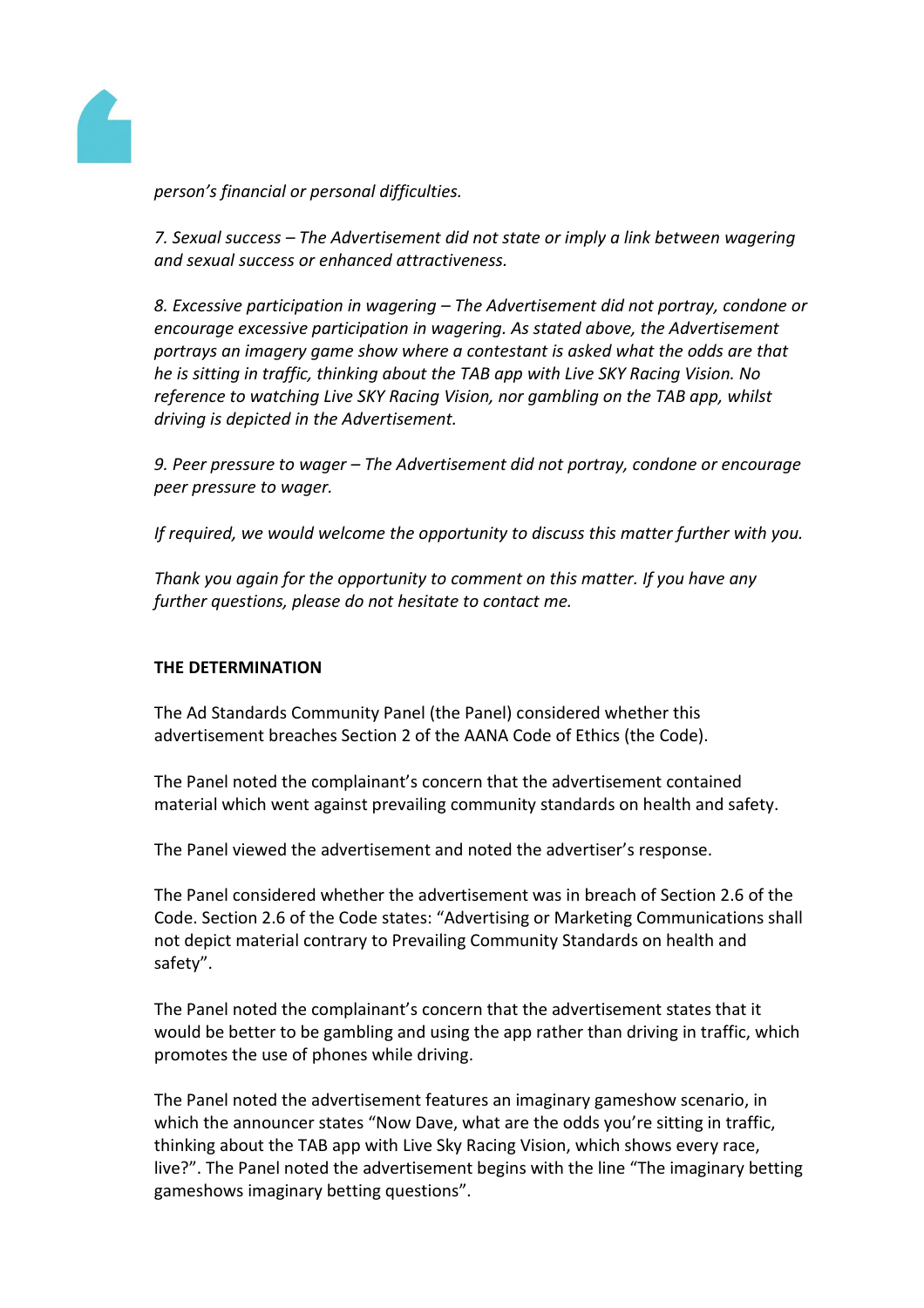

The Panel noted that the advertisement refers to "Dave" thinking about the gambling application which shows races, but does not make any call to action for listeners to actually use the app while driving. The Panel noted that the statement the complainant suggested that "it would be better to be gambling and using the app rather than driving in traffic" is not made.

The Panel noted the advertiser's response that the advertisement begins with the host stating that this is an imaginary game show with imaginary questions. The Panel noted that numerous references are made during the advertisement which state that the gameshow scenario is not real.

The Panel also considered that the advertisement did not contain any suggestion that listeners should use their phones while driving, either to use a gambling application or for any other reason and that the advertisement did not encourage unsafe driving.

The Panel considered that the advertisement did not depict material contrary to prevailing community standards on health and safety and did not breach Section 2.6 of the Code.

Finding that the advertisement did not breach any other section of the Code the Panel dismissed the complaint.